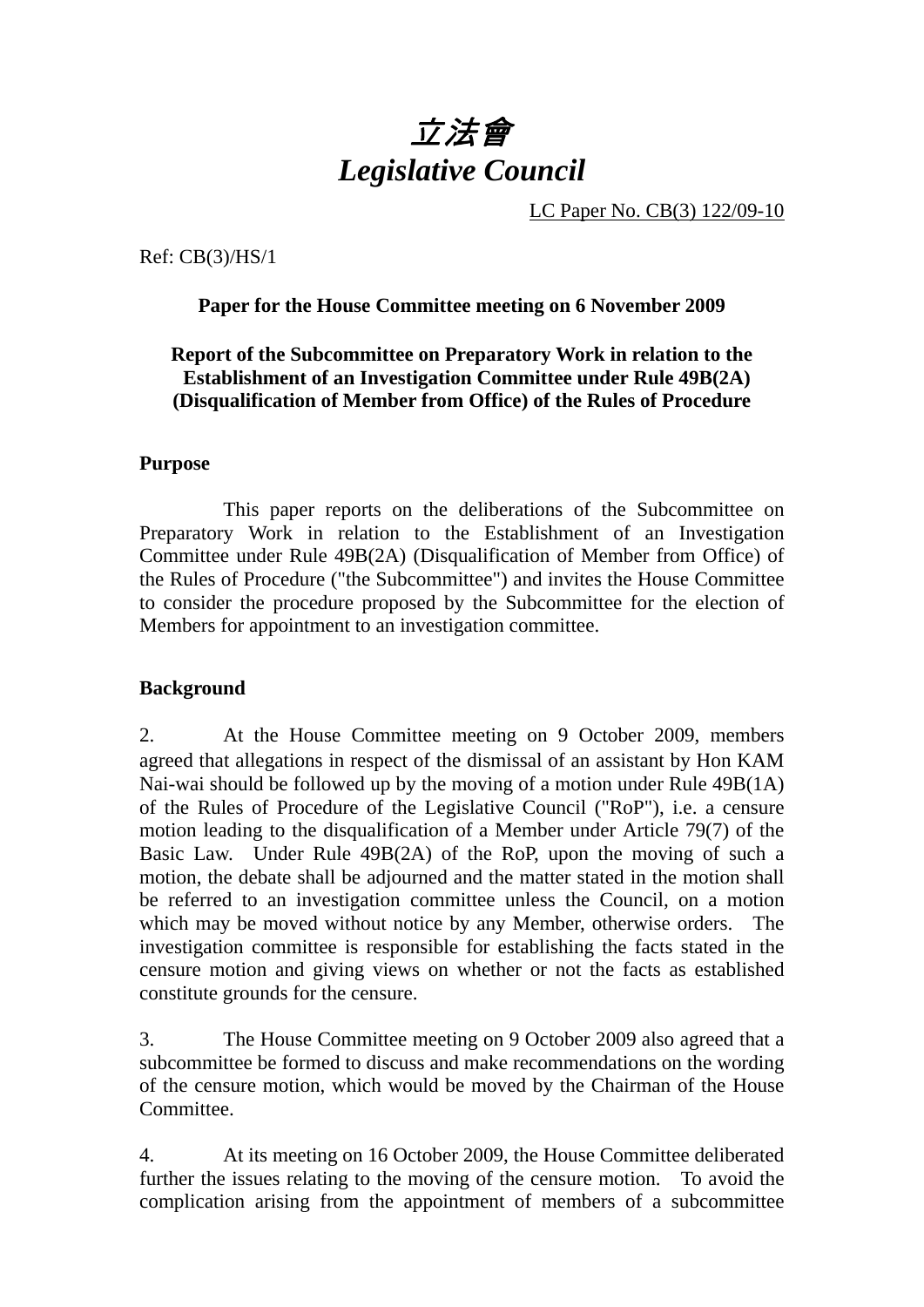which had been involved in the framing of the motion, the House Committee decided that the Subcommittee should not be so involved and should only be tasked to assist the House Committee in considering matters other than the drafting of the censure motion, such as making a proposal on the procedure for election of Members for appointment to an investigation committee, which would be established in the event that a censure motion had been moved and adjourned in accordance with Rule 49B(1A) and (2A) of the RoP respectively.

## **Membership and meeting of the Subcommittee**

5. As there were changes in the terms of reference of the Subcommittee and in line with normal practice, the Subcommittee was renamed <sup>1</sup> and signification of membership of the Subcommittee was re-opened. In view of this development, the Subcommittee decided, at the beginning of the meeting on 16 October 2009, to defer consideration of its business (including election of the Chairman) until after other Members who wished to join the renamed Subcommittee had done so.

6. After re-opening of signification of membership, the Subcommittee comprises four members**<sup>2</sup>** , with Hon Mrs Sophie LEUNG elected the Chairman at its meeting on 23 October 2009. The membership list of the Subcommittee is in **Appendix I**.

7. At the meeting on 23 October 2009, the Subcommittee deliberated the proposed procedure for the election of Members for appointment to an investigation committee. Other than this task, the Subcommittee did not consider there was any other preparatory work it should undertake in relation to the establishment of an investigation committee.

8. The main deliberations of the Subcommittee on the procedure to be proposed for consideration by House Committee are outlined in paragraphs 9 to 24 below.

#### **Procedure for the election of Members for appointment to an investigation committee**

## Relevant rules of the Rules of Procedure

9. The Subcommittee notes that under Rule 73A(1) of the RoP, all members of an investigation committee required to be established under Rule

 $\overline{a}$ **<sup>1</sup>** The Subcommittee was formerly known as "Subcommittee on Preparatory Work for the Moving of a Motion under Rule 49B(1A)(Disqualification of Member from Office) of the Rules of Procedure on Hon KAM Nai-wai".

**<sup>2</sup>** Hon Miriam LAU Kin-yee, Hon Alan LEONG Kah-kit, Dr Hon LAM Tai-fai and Hon IP Kwok-him have withdrawn from the Subcommittee while Hon LAU Kong-wah has joined the Subcommittee.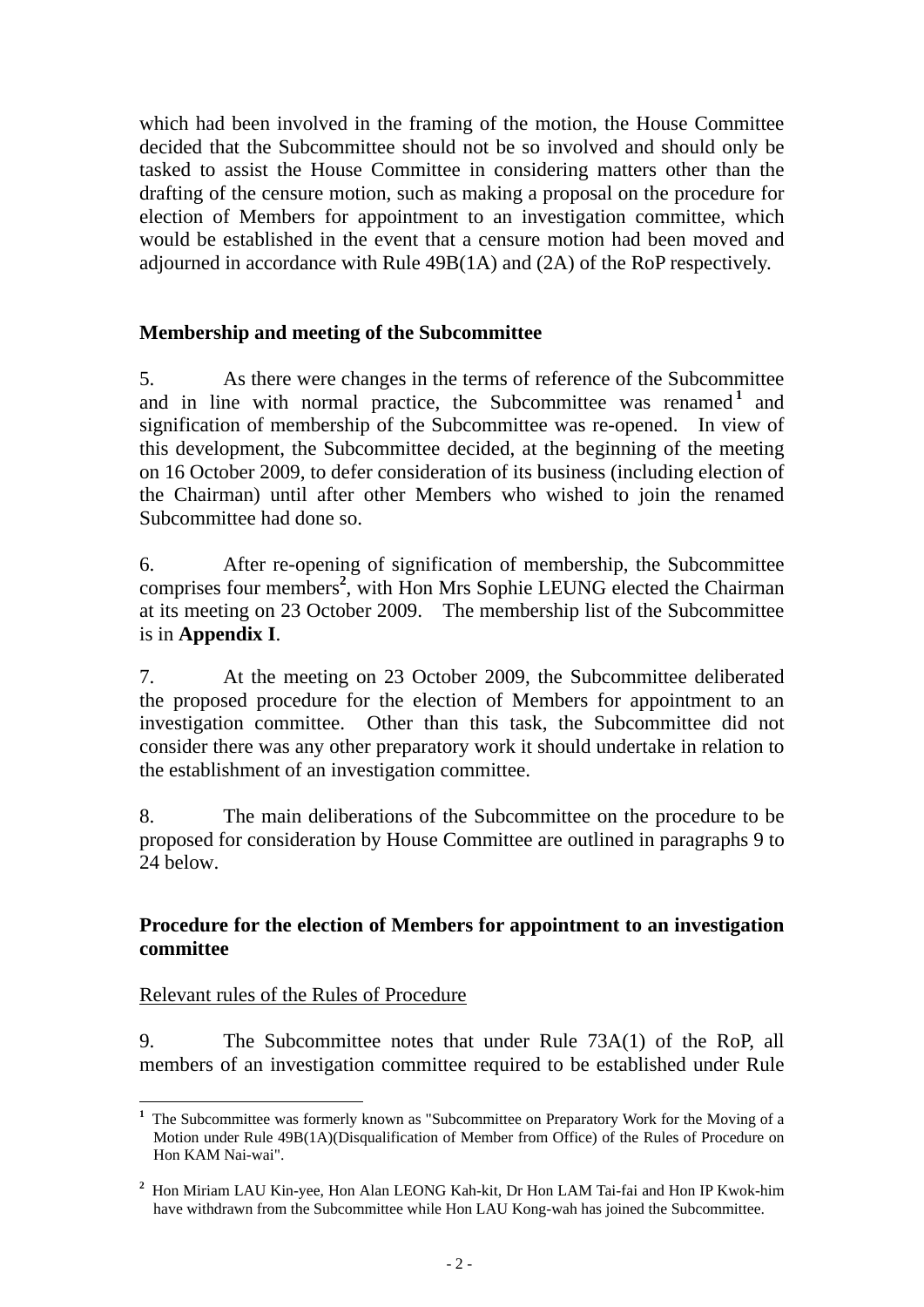49B(2A) of the RoP shall be Members appointed by the President in accordance with an election procedure determined by the House Committee. The rule also provides that an investigation committee shall comprise a chairman, a deputy chairman and five members. Moreover, the mover of the censure motion, the three Members jointly signing the notice of the motion, as well as the Member who is the subject of the motion shall not be appointed to the investigation committee.

#### Procedures adopted for other committees

10. In considering the procedural arrangements for the election of Members for appointment to an investigation committee, the Subcommittee has made reference to the procedure for the election of Members for appointment to the Public Accounts Committee ("PAC"), the Committee on Members' Interests ("CMI"), and the Committee on Rules of Procedure ("CRoP"), as members of these committees are also appointed by the President in accordance with an election procedure determined by the House Committee. The Subcommittee has also made reference to the relevant arrangements of the election procedure adopted for select committees and The Legislative Council Commission ("the Commission").

#### Election and nomination of Members for the election

11. The Subcommittee proposes that the election of Members for appointment to an investigation committee be held at a House Committee meeting, same as the arrangement for PAC, CMI, CRoP and select committees.

12. The Subcommittee notes that nominations for the election of Members for appointment to PAC, CMI, CRoP and select committees are made orally at a House Committee meeting at which the election is held. On the other hand, nominations for the election of members of the Commission are invited in writing at least seven clear days before the House Committee meeting at which the election is held; and a nomination is considered valid only if it is made in a nomination form delivered to the Secretariat at least three clear days before the election date. In cases where the number of nominations received by the deadline is less than the maximum number of members that may be elected, further nominations may be made orally at the House Committee meeting at which the election is held.

13. The Subcommittee considers that as an investigation committee is responsible for investigating serious allegations against a Member which could lead to the Member being disqualified from office, Members should give very careful consideration before making nominations or accepting a nomination. The Subcommittee therefore proposes that the nomination procedure for the election of Commission members be adopted for an investigation committee.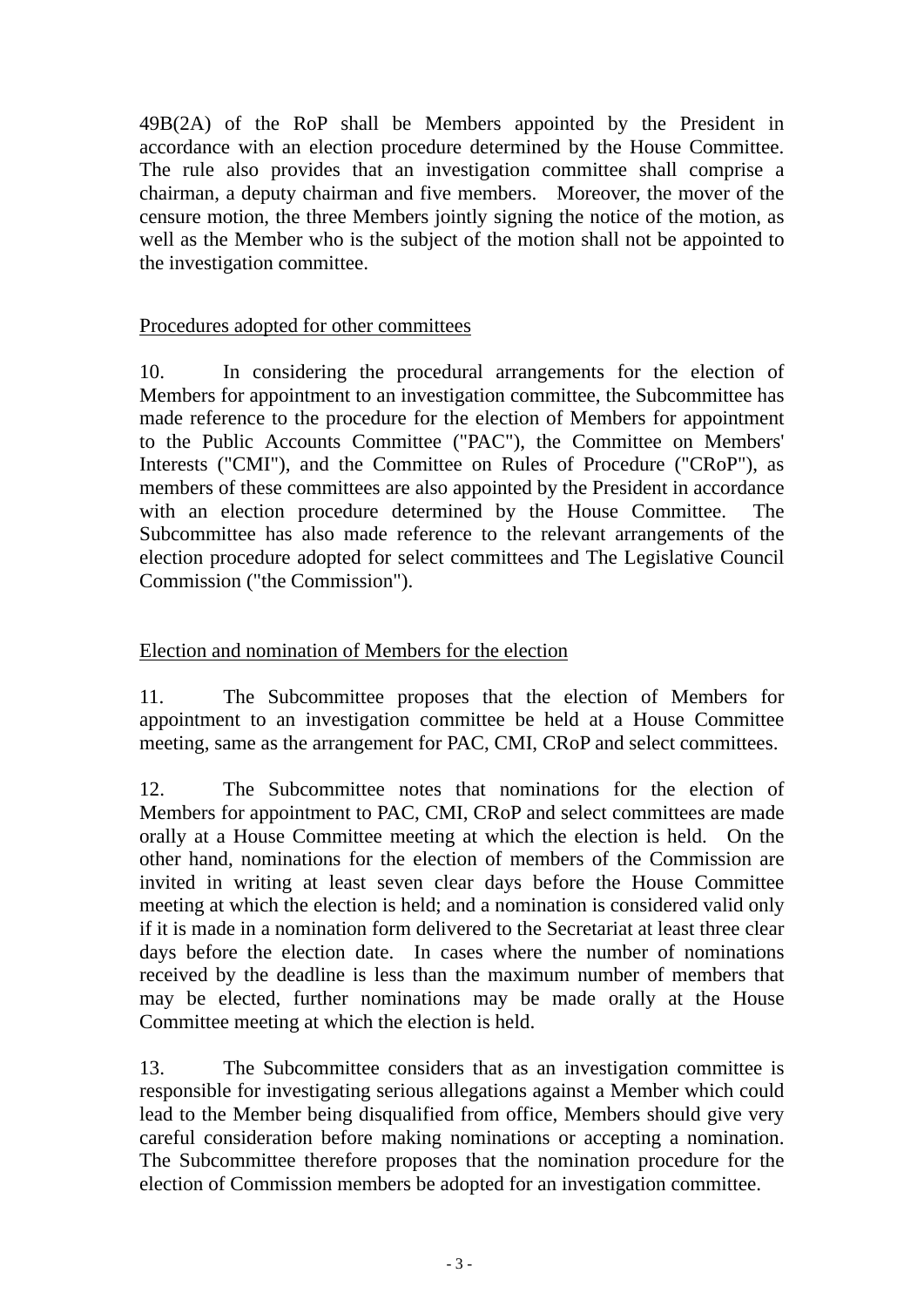#### Voting on the nominations

14. The Subcommittee notes that for PAC, CMI, CRoP and select committees, where there are more valid nominations than the number of places available, voting on the nominations will be by a show of hands, and Members may vote as many times as the number of places. On the other hand, voting on the nominations for the election of Commission members is by secret ballot, with the votes being counted in accordance with the simple or relative majority system of election (i.e. first-past-the-post system of election).

15. The Subcommittee considers that given the important nature of the work of an investigation committee, there should be as much transparency as possible in the election process, and the process should be subject to public scrutiny. The Subcommittee therefore proposes that voting on the nominations should be by a show of hands at an open meeting of the House Committee.

#### Tied votes

16. The Subcommittee notes that for PAC, CMI and CRoP, where a nominee would have been elected but for there being one or more other nominees having been given the same number of votes (i.e. "tied votes"), a separate poll will be taken in respect of that nominee and such other nominee(s) until all the remaining place(s) is/are filled. On the other hand, lots will be drawn by the Chairman of the House Committee to resolve tied votes in the elections of Members for appointment to select committees.

17. The Subcommittee proposes that a further round of poll be taken to resolve tied votes and if there are still tied votes after that further round, lots should be drawn by the Chairman of the House Committee to determine which of the Members should be nominated.

## Election of chairman and deputy chairman

18. The Subcommittee proposes that in line with the general practice for other committees of the Council, the members nominated for appointment as the chairman and deputy chairman of an investigation committee be elected by and among its members.

19. In line with the arrangements made for PAC, CMI, CRoP and select committees, the Subcommittee proposes that the House Committee meeting be suspended for 10 minutes immediately after the election of the members. The suspension is to enable the Members so elected to decide amongst them which two of them are to be nominated for appointment as the chairman and deputy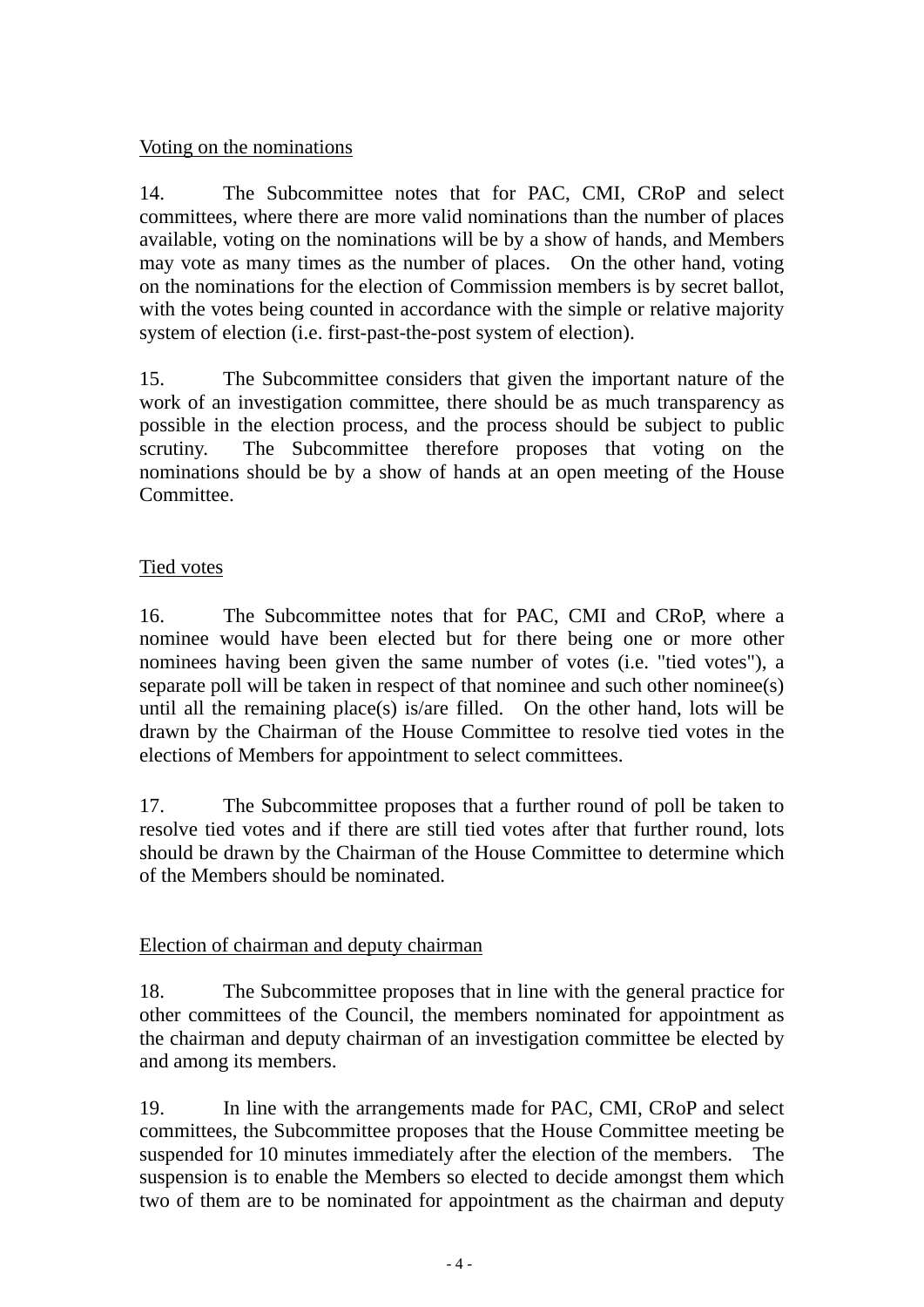chairman of the investigation committee respectively. That election result shall be reported to the House Committee for endorsement upon resumption of the House Committee meeting. The procedure for the election should follow that for the House Committee, Panels, Bills Committees and subcommittees as set out in Appendix IV of the House Rules.

#### Proposed election procedure

20. The procedure for the election of Members for appointment to investigation committees as proposed by the Subcommittee is set out in **Appendix II.** The Subcommittee considers that such a procedure, once determined by the House Committee, should apply to any investigation committee established in the future.

Representation of Members from different political parties or groupings on an investigation committee

21. The Subcommittee has also considered the issue of representation of Members from different political parties or groupings on an investigation committee.

22. Dr Hon Priscilla LEUNG considers that an investigation committee should comprise Members from different political parties or groupings, same as the arrangement for standing committees, select committees and the Commission. She points out that in the relevant papers submitted in the past to the House Committee on the procedure for the election of Members for appointment to PAC, CMI and CRoP, Members were advised that in making nominations, they should have regard to the need to ensure that the committee's membership is balanced and broadly representative of the membership of the Council. She considers that, as an investigation committee under Rule 49B(2A) of RoP has never been established before, it is essential to state explicitly as a principle for the election procedure that an investigation committee so established should have balanced representation. She suggests that if the principle cannot be written into the election procedure, it should at least be set out as a general advice to Members.

23. Dr Hon Margaret NG has expressed the view that the advice given to Members in respect of other committees on balanced representation may be inapplicable to the case of an investigation committee. She points out that the nature of the work of an investigation committee is different from that of other committees. Unlike the Commission which is responsible for overseeing the work of the Secretariat, or select committees which are appointed to inquire into the work of the executive authorities, an investigation committee is established on an ad hoc basis to investigate allegations against a particular Member, who may belong to a certain political party or grouping. Members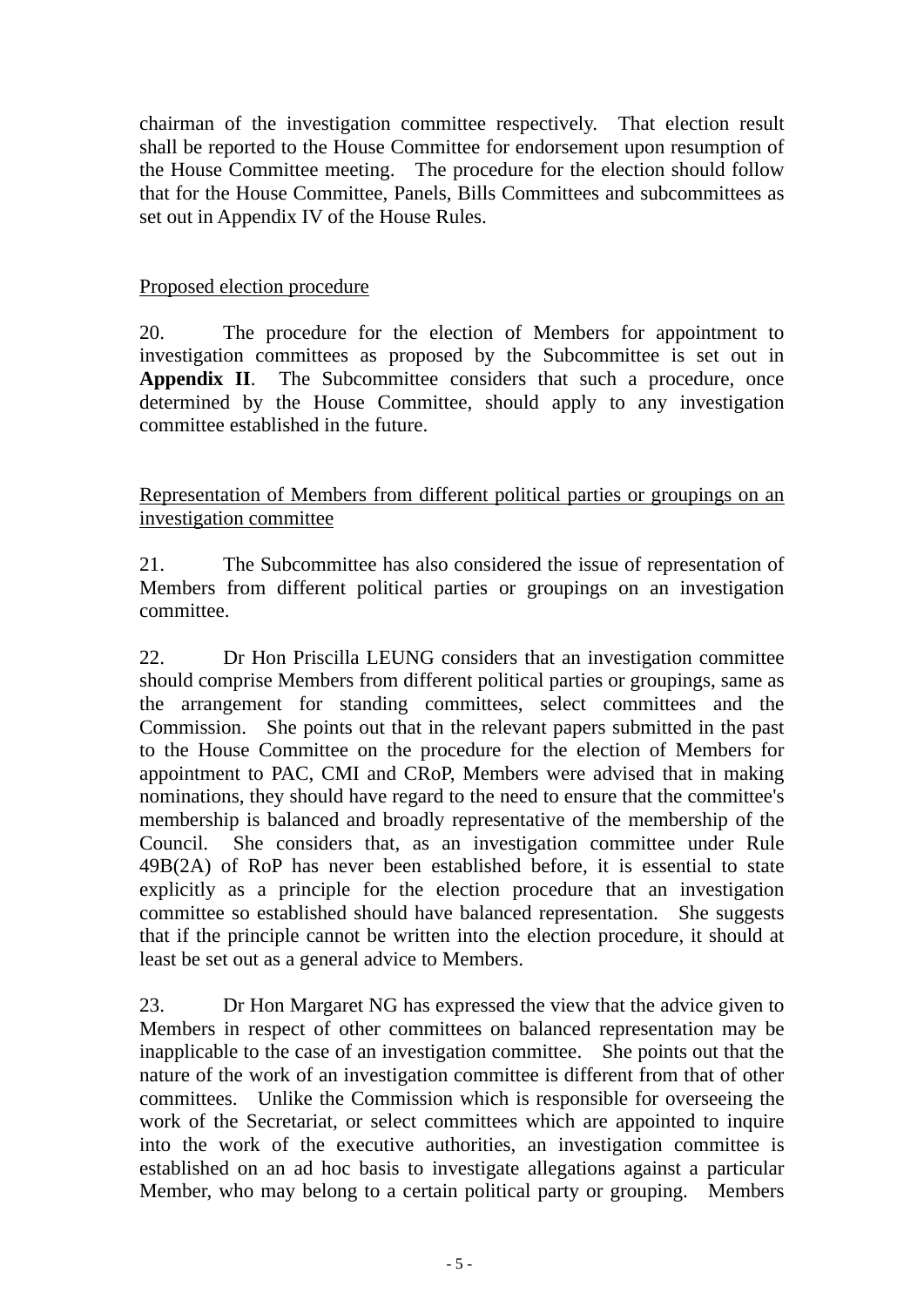from such party or grouping might, for various reasons, decide not to take part in the work of that particular investigation committee. The stipulation of the principle of balanced representation in the election procedure for an investigation committee may be inappropriate. Dr NG also points out that while the CRoP of the First Legislative Council held the view that the membership size of an investigation committee should allow for a fair representation of different political groups or interests in the Council, CRoP's emphasis was on the number of Members to be appointed and not their political affiliations.

24. The Subcommittee decided that the aforesaid views of members be set out in this Report for consideration by the House Committee.

#### **Advice sought**

25. Members are invited to take note of this Report and consider the proposed procedure for the election of Members for appointment to investigation committees set out in **Appendix II**.

Council Business Division 3 Legislative Council Secretariat 3 November 2009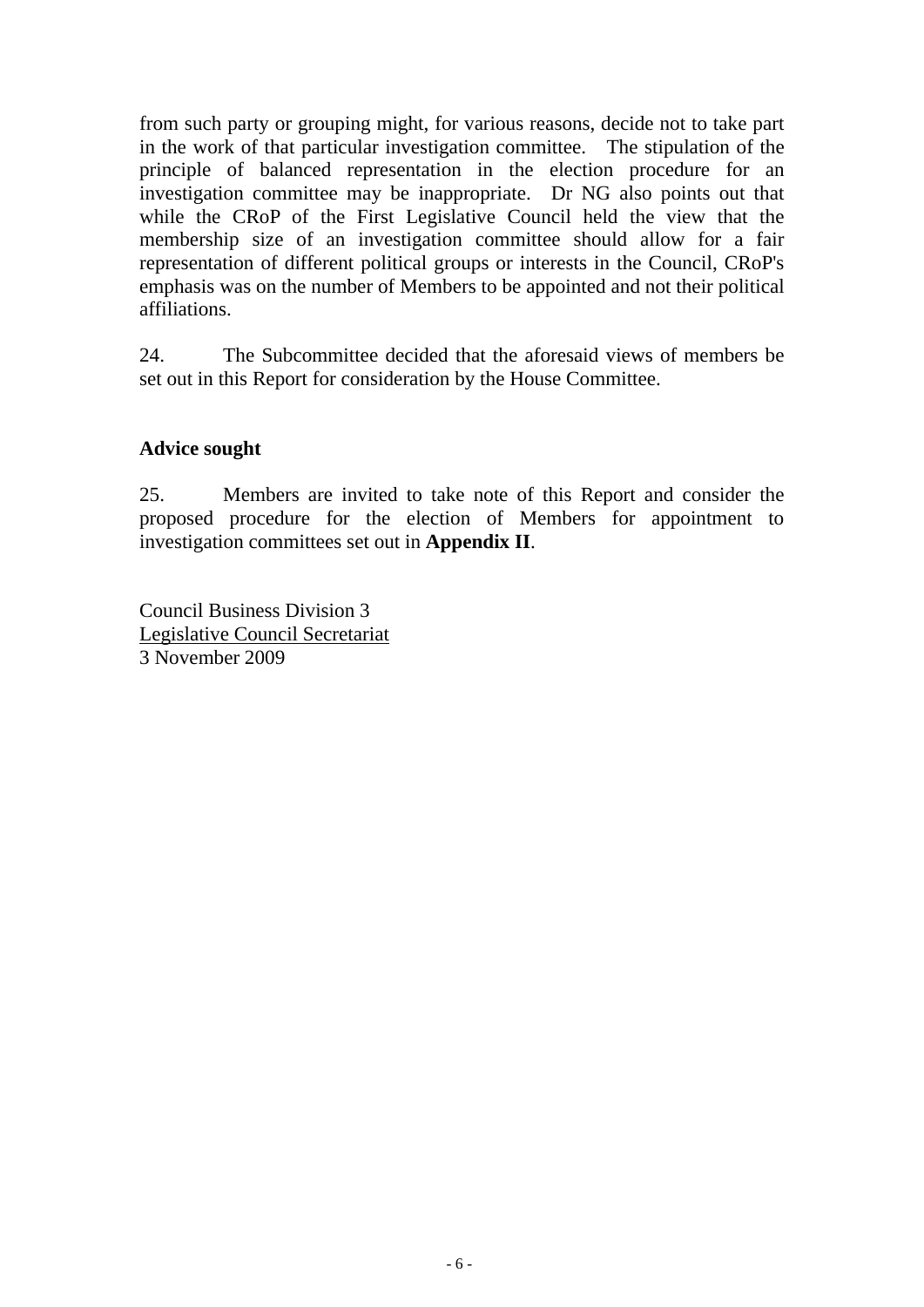# **Appendix I**

#### **Subcommittee on Preparatory Work in relation to the Establishment of an Investigation Committee under Rule 49B(2A) (Disqualification of Member from Office) of the Rules of Procedure**

# **Membership List**

| Chairman             | Hon Mrs Sophie LEUNG LAU Yau-fun, GBS, JP |
|----------------------|-------------------------------------------|
| <b>Members</b>       | Dr Hon Margaret NG                        |
|                      | Hon LAU Kong-wah, JP                      |
|                      | Dr Hon Priscilla LEUNG Mei-fun            |
|                      | (Total: 4 members)                        |
| <b>Clerk</b>         | Mr Arthur LEUNG                           |
| <b>Legal Adviser</b> | Mr Stephen LAM                            |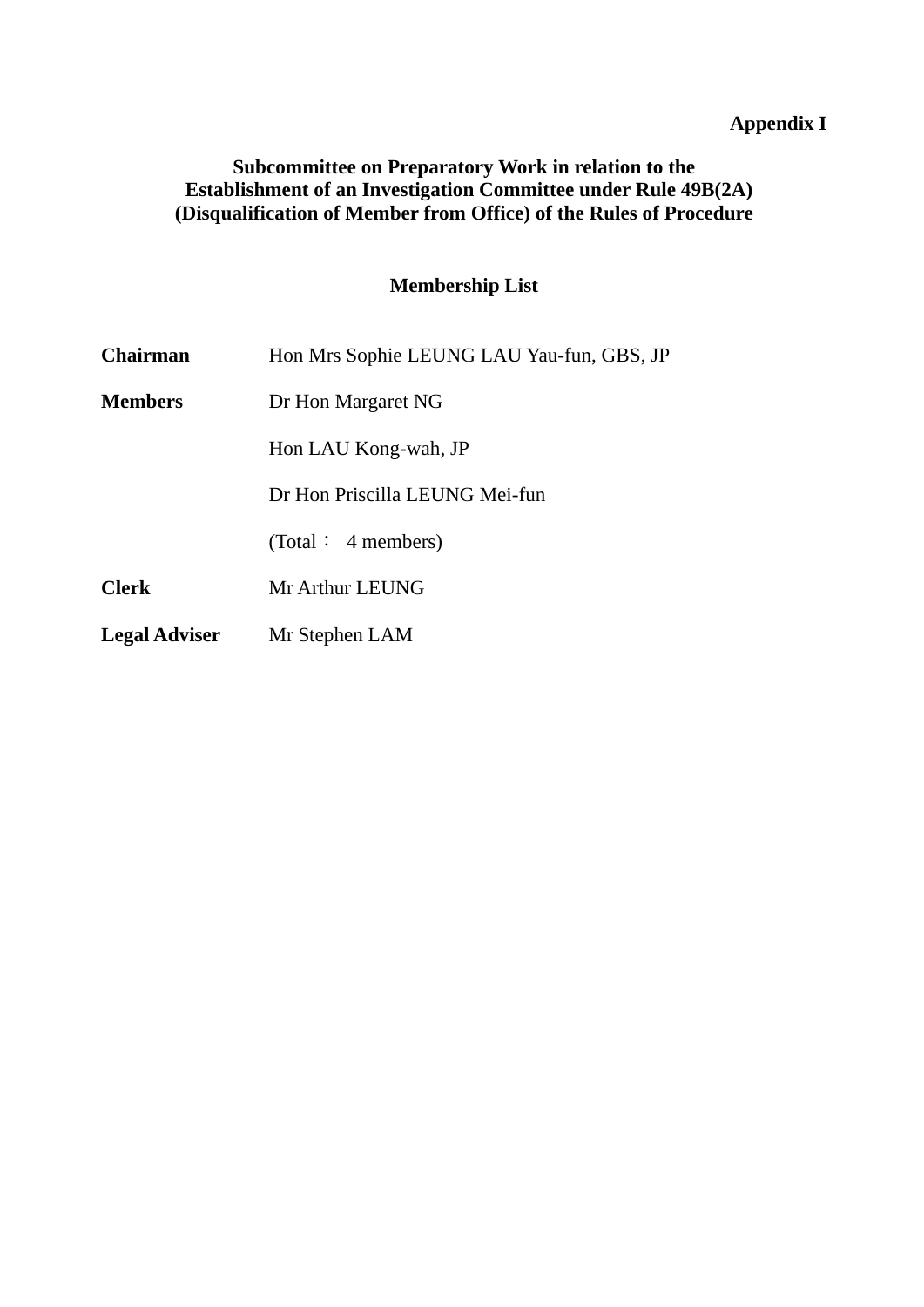#### **Procedure for the election of Members for appointment by the President to investigation committees established under Rule 49B(2A) of the Rules of Procedure upon the moving of a censure motion under Rule 49B(1A)**

1. An election of Members shall be held at a meeting of the House Committee, the date of which ("election date") shall be appointed by the House Committee.

2. The Legislative Council Secretariat shall issue a circular and a nomination form to the Members of the Legislative Council at least seven clear days before election date, inviting nominations to be made.

3. Each nomination form shall be for the nomination of one Member and shall be signed by one Member as the proposer, one Member as the seconder, and by the nominee Member to signify his consent to the nomination.

4. Duly completed nomination forms shall be delivered to the Legislative Council Secretariat at least three clear days before the election date.

5. In cases where the number of nominations received by the Legislative Council Secretariat by the deadline for nomination is less than seven, further nominations may be proposed, at the House Committee meeting at which the election is conducted, by any Member and seconded by another, with the proposed nominee signifying his consent to the nomination.

6. In the case where the number of nominations received under paragraphs 4 and 5 is equal to seven, the Chairman of the House Committee shall declare the nominees duly elected.

7. In cases where the number of nominations received under paragraphs 4 and 5 is more than seven, a poll shall be taken at the House Committee meeting at which the election is conducted; voting at which shall be by a show of hands, whereby a Member may vote for seven times and no more and the nominees who get the highest numbers of votes will be declared elected.

8. In cases where a nominee would have been elected but for there being one or more other nominees having been given the same number of votes, a separate poll shall be taken in respect of that nominee and such other nominee(s) in accordance with the manner of election provided in paragraph 7.